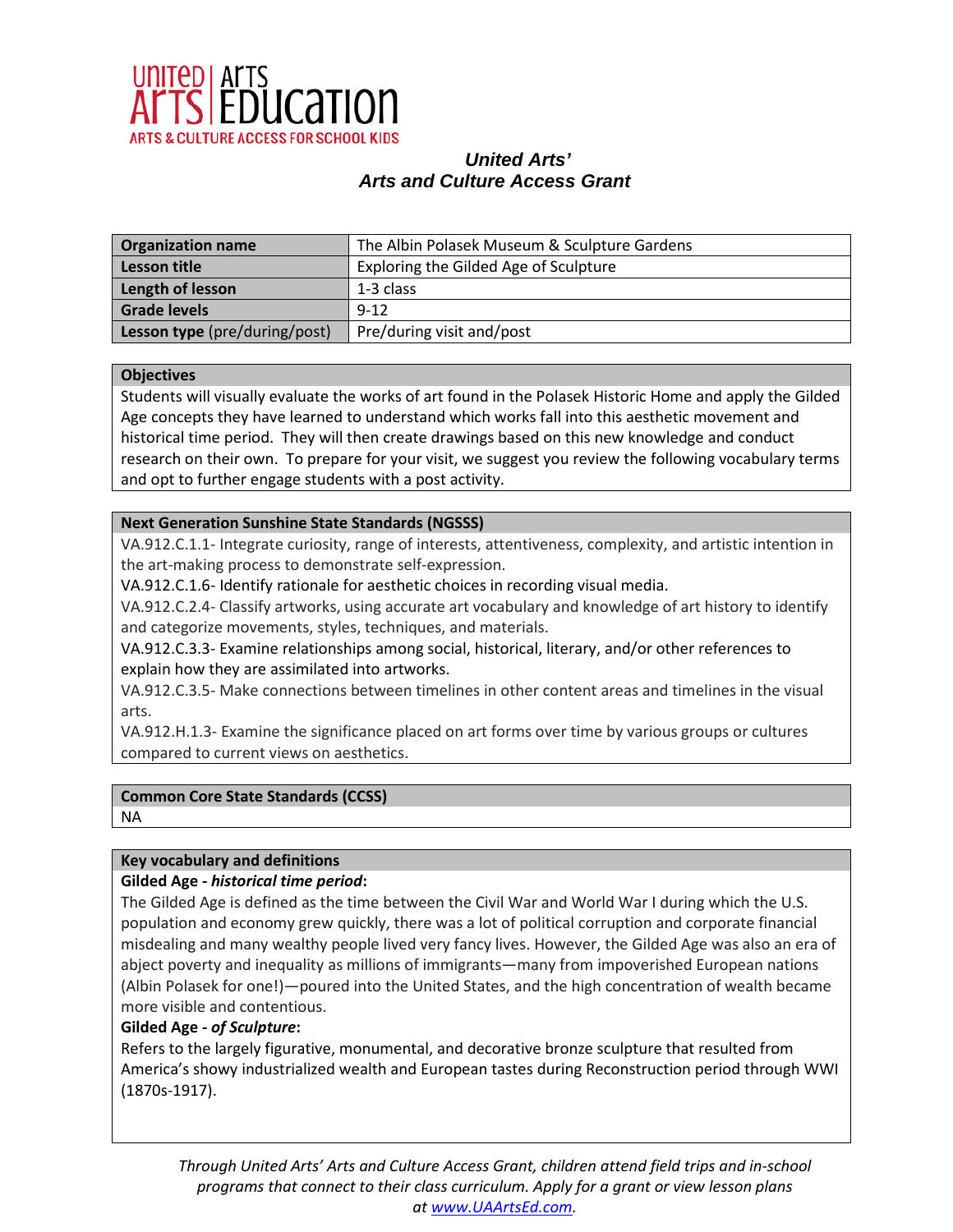

### **Art Movement:**

An art movement is a tendency or style in art with a specific common philosophy or goal, followed by a group of artists during a specific period of time.

### **Tycoon/ industrialist:**

A tycoon, business magnate, or industrialist refers to an entrepreneur of great influence/ importance. The term characteristically refers to a wealthy entrepreneur or investor who controls through personal business ownership or dominant position in an industry whose goods, products, or services are widely consumed. The word magnate derives from the Latin magnates, meaning "a great man" or "great nobleman".

### **Patron/Patroness:**

Patronage is the support, encouragement, privilege, or financial aid that an organization or individual bestows to another. In the history of art, arts patronage refers to the support that kings, popes and the wealthy have provided to artists such as musicians, painters, and sculptors. The word "patron" derives from the Latin: 'patronus' ("patron"), one who gives benefits to his client's as in ancient Rome. **Commission:**

In art, a commission is the hiring and payment for the creation of a piece of art. Artwork may be commissioned by private individuals, by the government, or businesses. Throughout history, it has been common for rulers and governments to commission public art as a means of demonstrating power and wealth (as seen in the Gilded Age), or even for specific propaganda purposes.

#### **Portrait bust:**

A bust is a sculpted or cast representation of the upper part of the human figure, depicting a person's head and neck, as well as a variable portion of the chest and shoulders. The piece is normally supported by a base or plinth. These forms recreate the likeness of an individual. These may be of any medium used for sculpture, such as marble, bronze, terracotta or wood.

### **Materials needed**

Drawing pencils/charcoal Clipboard or portable drawing surface Sketch pad or drawing paper

### **School must provide** (equipment/materials; be sure to ask for this in advance)

Art Materials are available upon request, and may be included into group tour pricing. Please inquire about art activity fees.

### **Background information**

The Gilded Age, with regards sculpture, refers to a specific era in American history and also a specific style of artwork or art movement, that rose from this period of industrialized growth and lavish wealth. This period lasted from roughly from the end of the Civil War to World War I (1870s-1917). Affluent Americans of the Gilded Age associated a lush and romantic style with European aristocracy, which they often strove to emulate. Refined, elegant art flourished, including costly bronze sculpture. It is an era known for its forceful capitalism, showy wealth and shallow materialism of the ruling class. But material riches, as the title of the era suggests, were a thin veneer: a large, poor working class supported the incredible fortunes of tycoons like Andrew Carnegie, and corruption was rampant. Still, much of the art produced during the era was truly gold! These tycoons had the fortunes to commission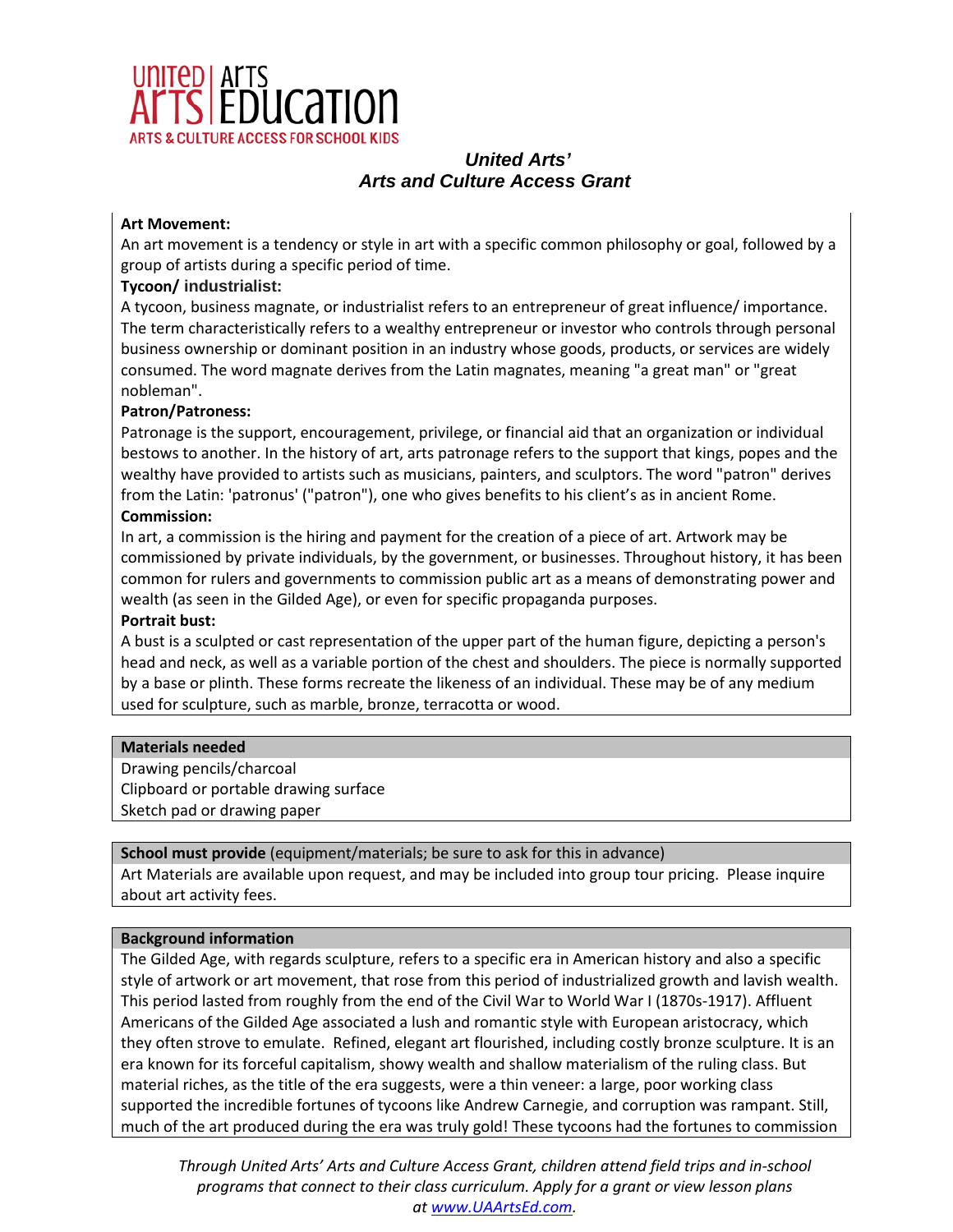

expensive bronze sculptures in the style of Italian Renaissance masters from Gilded Age artists, such as Albin Polasek. If you were an artist, it was a fine time to seek a wealthy patron or patroness, and cultivate connections and friendship among this elite circle. Many of the decorative sculptures in the Polasek Historic Home and Studio can be considered works from this period and were often times commissioned pieces. Albin Polasek (1879-1965) was born at the right moment to have grown up in, and receive his formal art training during this pivotal artistic time period. His early works as a student and the beginning of his professional career coincides with this pre-war period.

### **Lesson process**

**Pre Activity:** Read the background information to your students and have them conduct research on famous American **tycoons/ industrialists** from the Gilded Era period from 1870s-1917. Have them identify how they acquired their vast fortunes, and in what ways did they contribute to the community? Were they patrons of the arts? If so, what public arts projects or commissions did they fund? Have a discussion about what art/philanthropic foundations, schools, libraries, and museums were created as a results of the patronage of wealthy tycoons.

### **During Your Visit:**

When you book your group or school tour, please notify the Polasek Tour Coordinator that you selected this particular lesson, and your docent will tailor your tour to included Gilded Age works of art. With your students, read aloud the characteristics of Gilded Age sculpture and then see if you can identify some of Polasek's works that fit this aesthetic in the Historic Home/Studio (images of sculpture examples below).

## **Characteristics of Gilded Age Aesthetics:**

**Idealized beauty:** Artists often strove to make their paintings more appealing than reality. They offered beautified versions of their subjects. (Find Polasek's *Young Eve* sculpture and discuss the backstory and idolized forms of womanhood. There are two versions of this piece, compare and contrast *Young Ev*e with *Fantasy*.)

**Exoticism:** And both artists and their patrons traveled and studied widely, fueling the exoticism seen in the art. Although not Polasek's works, the Salon room is filled with art and decorative objects from Polasek's European travels: the Greek Icon on the Wall, the *Roman Head* on the table, the Moroccan Oil Lamp hanging from the center of the room all represent this Gilded Age trend of Exoticism and a penchant for European travel.

**Increased demand for high-society portraits:** *The Bust of Francis Millet*. This commission bust of Mr. Millet is a perfect example of how beneficial Gilded Age patronage was for aspiring artists. The portrait was young Albin Polasek's first professional commission while he was as student studying abroad in Rome. Millet was not only a wealthy patron, but was also one of the founders for the American Academy in Rome, the organization that was funding young Ablin's travels and studies. After Mr. Millet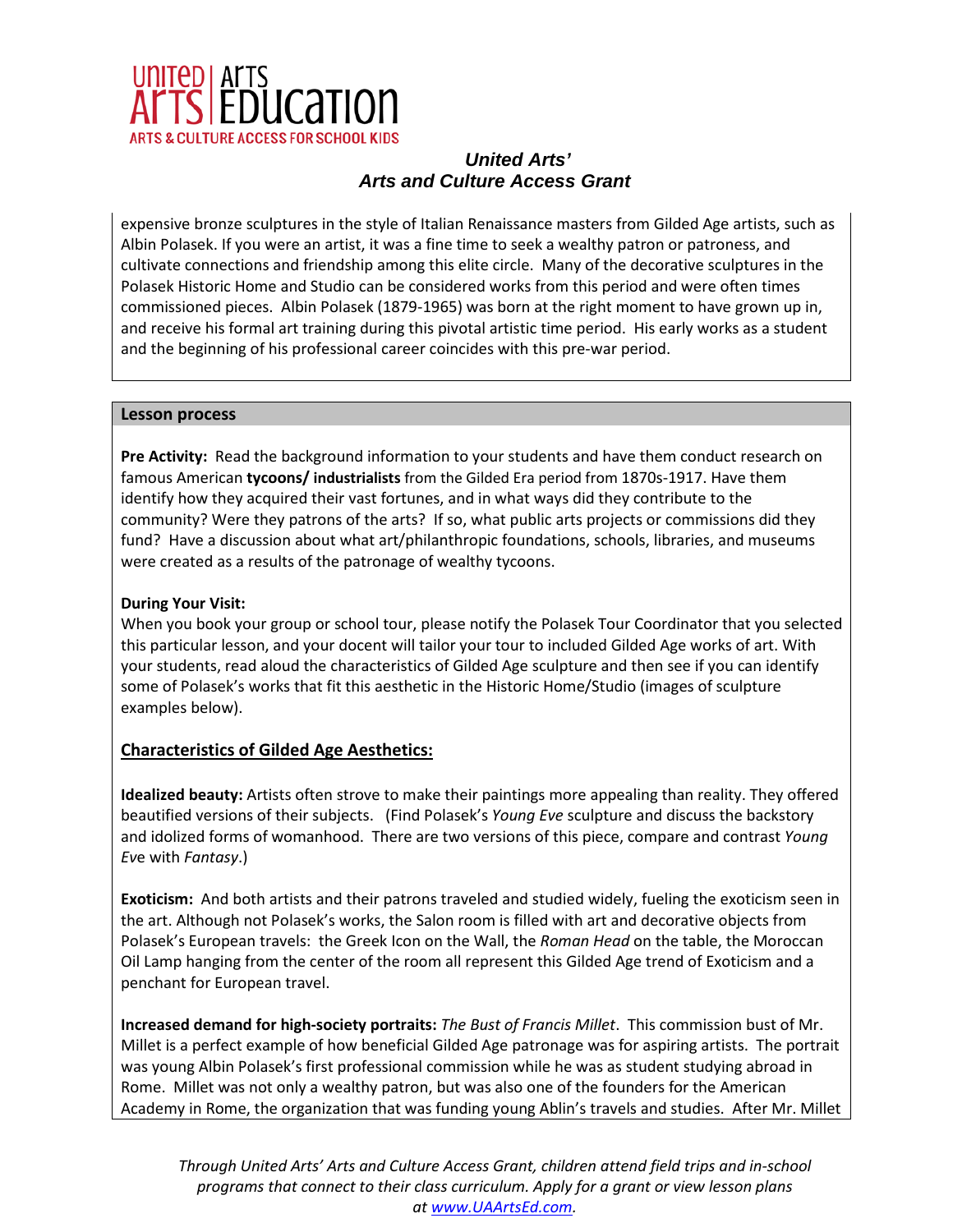

perished on the Titanic in 1912, other organizations, schools, and other wealthy patrons ordered castings from Polasek to honor this important man and patron of the arts community.

*Portrait Bust of Francis D. Millet*, Albin Polasek, Bronze 1912



### **Refined Elegance/ European Style:**

As Mr. Polasek was trained in "classical sculpture" many of his decorative works created during the Gilded Age show this European taste for elegance and classical themes and form. Both artists and patrons wanted to show an America that had matured beyond its early provincialism and could equal Europe's culture and grace. Therefore, the subject matter of these works encompass music, Greek mythology, religion, romance, and, beauty of form and allegory.

### **Now locate more examples of Polasek's Gilded Age Sculpture!**

Locate these works and try to describe what makes them Gilded Age works? Discuss the date, title, their decorative attributes, and subject matter to find clues!

Polasek's Gilded Age works were small decorative works that were commissioned as art objects for lavish tabletop centerpieces, adornments for mantelpieces and fireplaces, library bookends, portrait busts, fountain pieces, decorative figurines for studies, parlors, and bedrooms, and embellishments for interior/exteriors architectural features.

*Butterfly*, Albin Polasek, Bronze 1915

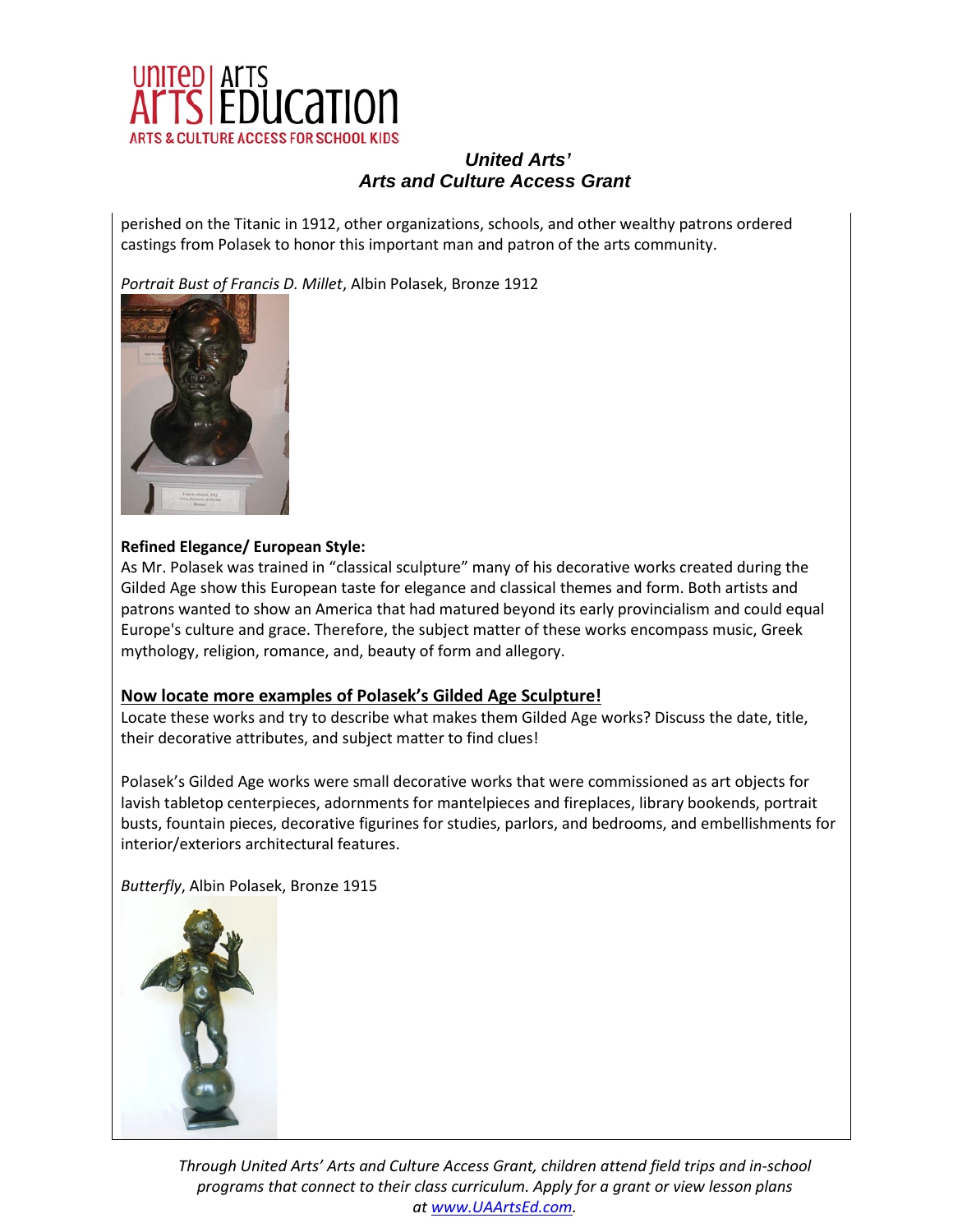

*Eternal Moment*, Albin Polasek, Marble 1909



*Maternal Love*, Albin Polasek, Bronze 1914



*Spirit of the Woods*, Albin Polasek, Bronze 1915

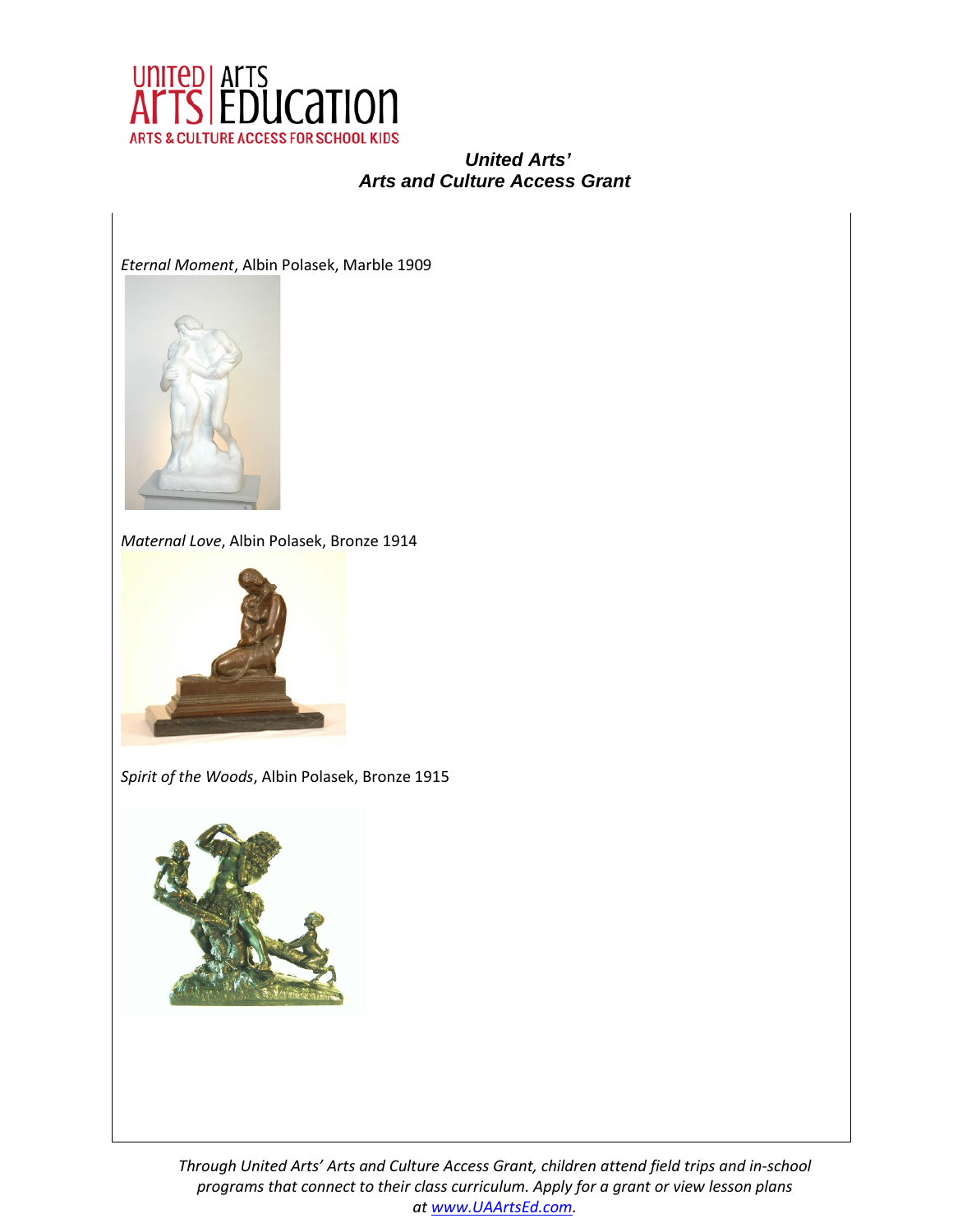

*The Sower*, Albin Polasek, Bronze 1911



*Aspiration*, Albin Polasek, Bronze 1914 (And *Bubble*, the companion piece, 1918)



Once your students have located and discussed Polasek's Gilded Age sculpture, have each student pick their favorite work of art and sketch the sculpture, with special attention to the elegant details. They may take a picture of the sculpture using their smart phone to act as a reference back at school. (Optional - discuss perspective with advanced-level art students and anatomical proportion.)

Post Activity: To complete this assignment, have your students finish their Polasek drawing and then create an additional drawing of another Gilded Age sculpture. To find the inspiration for their second drawing students may use the internet to research other sculptors, Polasek's contemporaries who lived and sculpted during this time period in America (1876 to 1917). Many famous American sculptors took part in this lavish artistic movement. Famous among them; Daniel Chester French, Augustus Saint-Gaudens, Frederick MacMonnies, John Quincy Adams Ward, and Anna Hyatt Huntington. Let your students discover a whole era of American sculpture! See what they come up with, and instruct them to draw another sketch based on their research. Each drawing should come with a paragraph description, analyzing what makes the sculptures they chose fit into the "Gilded Age" and have them compare and contrast the two works of art. What are the commonalties between these two Gilded Age works regarding themes and form, and how does each artistic differ in interpreting this particular artist movement?